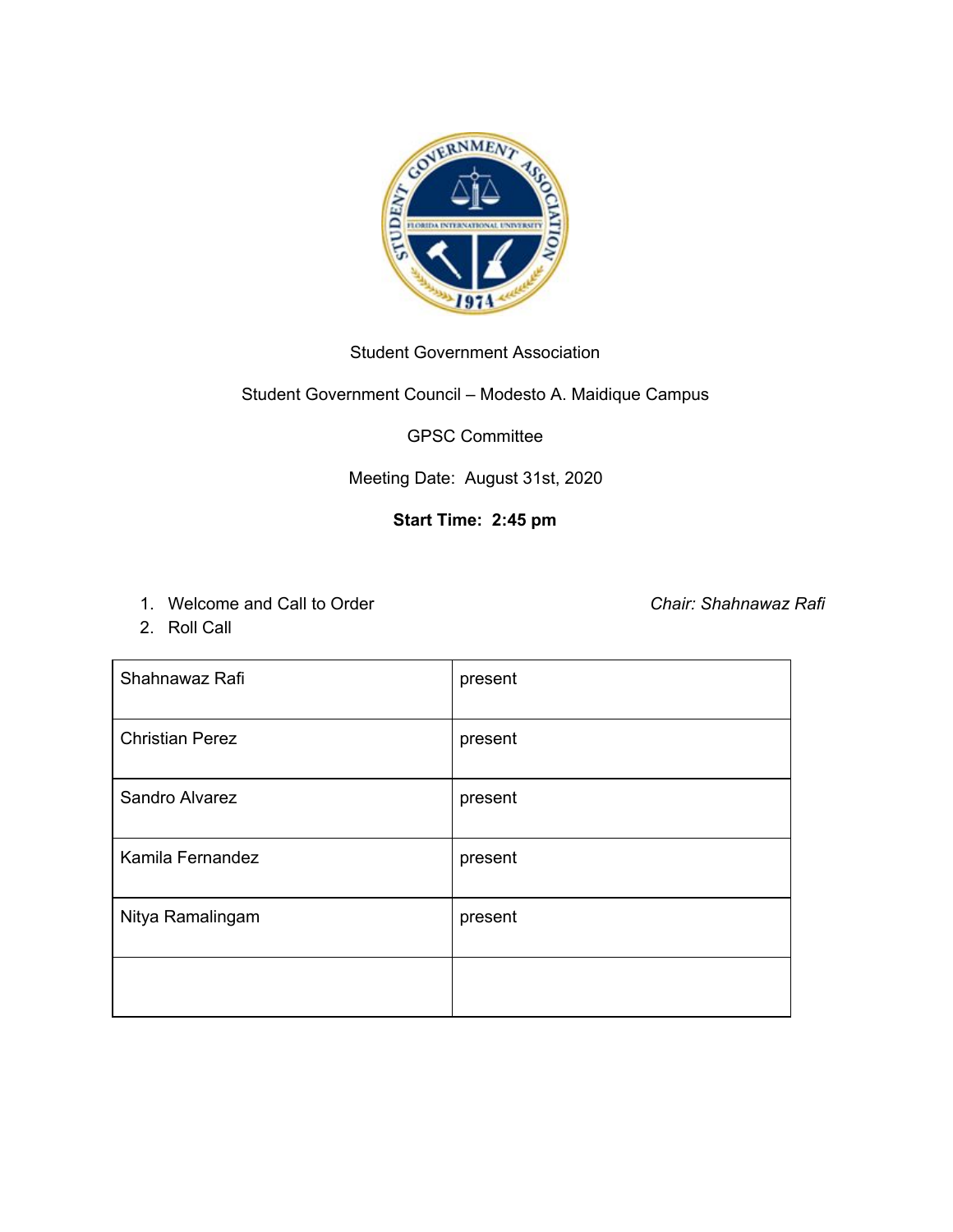- 3. Open Forum
	- Kamilla raises the question to hold biweekly meetings for the GPSC
	- Rafi says we can discuss the possibility and see if we can go to the biweekly format.
	- Michelle says that the GPSC regularly met every other week in the past so it would be okay to meet biweekly.
	- We must be content and mindful to have only one hour per two weeks to discuss.
	- Vote conducted on biweekly meetings: 4 Yays, 2 Nays
	- Biweekly meetings are now enforced.
- 4. Old Business

## ● **SGA Food Pantry**

- 1. SGA is doing an initiative with the FIU food pantry and you can go to the go link for donations to the pantry.
- 2. You will get credit for your donation and also would be good to campaign to get the word out on this initiative.
- 3. Nitya says that she could recreate a social media post on this topic.
- 5. New Business

# **● GPSC Budget Update**

- 1. Michelle says that the budget is pending the add/drop period that should be ending this week.
- 2. We are taking a cautious approach as the CFO is running the numbers as we speak.
- 3. It should take a week to process the budget and travel is currently on hold.
- 4. Only permission travel is allowed for research and all other avenues are on hold.

#### **● Issue of Double Funding for Student Conferences**

- 1. Is there anyway that a double funding event would occur due to the summer issues with COVID-19.
- 2. A proposal that they have sent Rafi regarding the travel funding situation.
- 3. Sandro believes that we shouldn't commit double funds based on the current virtual conference rules.
- 4. Nitya agrees with Sandro on this matter.
- 5. Kamilla states that she is not too familiar with this situation.
- 6. Rafi seconds the idea that the current travel fund situation is correct. All members vote nay to this alteration to the current policy.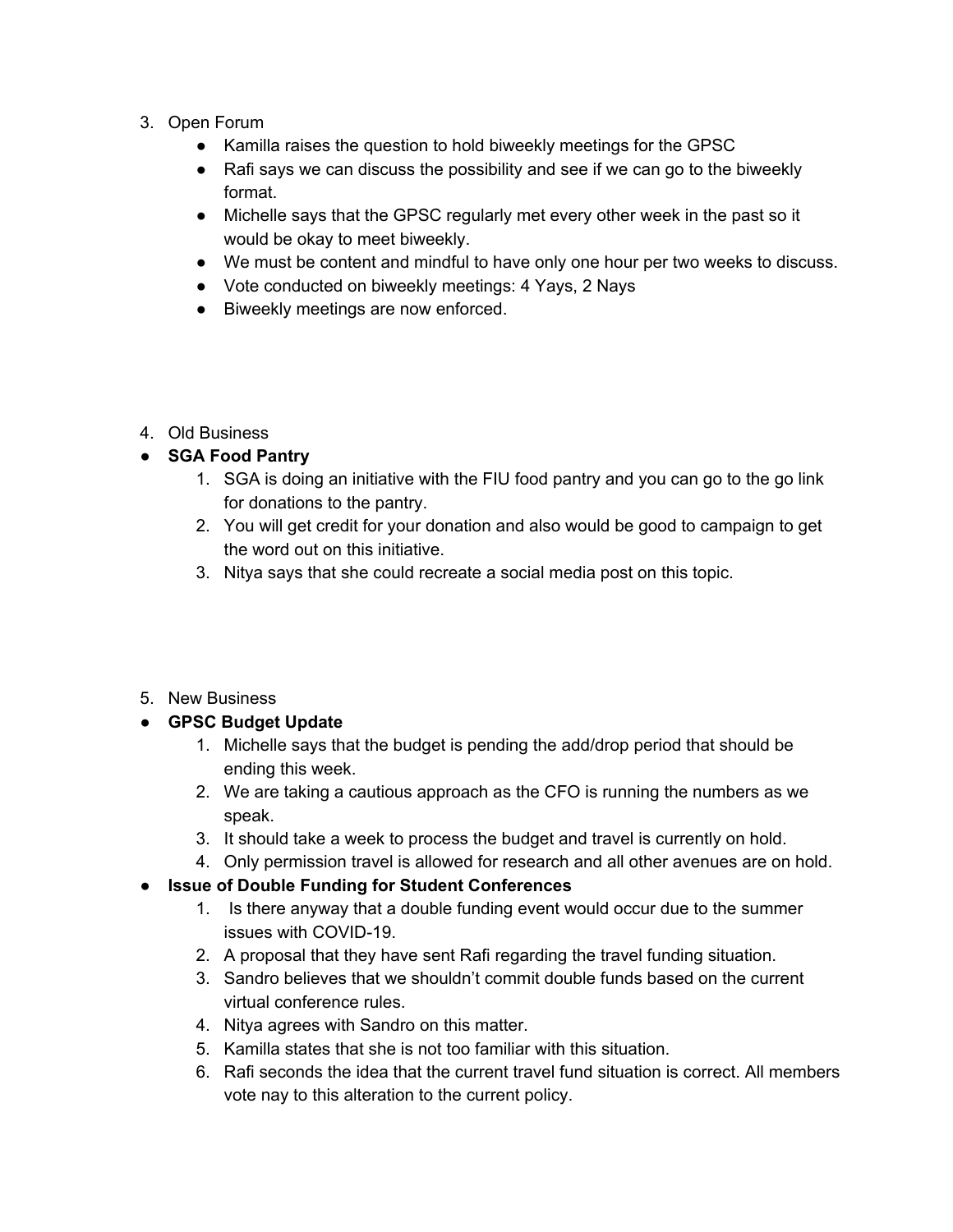7. Michelle agrees that it's better to proceed with what we have.

# ● **GPSC Newsletter**

- 1. GPSC newsletter objective is to inform the community on the efforts of the GPSC.
- 2. Also, the newsletter will highlight specific students and ideas of upcoming programs/initiatives and ways we help students in UGS.
- 3. The newsletter will require a time commitment but is a good endeavor if it's done properly.
- 4. Nitya says that doing a newsletter once a semester would be a reality.
- 5. Rafi mentions to Christian to share the newsletter template to the committee.
- 6. Kamilla states that one of her clubs conducts a semester newsletter that is similar to what the GPSC is pitching.
- 7. It would be beneficial to assign a certain section of the newsletter to each member of the committee.
- 8. Michelle recommends that we work with UGS to see if they are creating a newsletter to see if the GPSC can pitch in to a newsletter.
- 9. If not, the publications team can send out the newsletter at the time of the deadline.
- 10. JP can help with the formatting of the newsletter, but he needs to know what the context is. It would be beneficial to see what the senior director of publications would need to see if the newsletter works.
- 11. We will invite JP and/or John to the next meeting.

# **● GPSC Townhall Meeting**

- 1. The town hall meeting from last March was never conducted and it would be beneficial to do one now.
- 2. Dr. Kos says she is very eager to organize the town hall in the Fall perhaps mid-october.
- 3. Kamilla says the best way to go about this would be to ask Dr. Kos and Dr. Gil to see what days they are available.
- 4. Suggestions are for September, October, & November.
- 5. Plans also include coordinating with Dr. Rosenberg.
- 6. Sandro states that the time frames should be late October and/or early November.
- 7. The UGS administration would have to agree with our committee on a certain date.
- 8. In the past we've reached out to UGS over email, GAB meetings, and other platforms.
- 9. We will reach out this week.

# ● **GPSC Gradskellar**

- 1. Kamilla is trying to see how to conduct the gradskellar for graduate students over Zoom.
- 2. It's difficult to do social events given the current situation.
- 3. Nitya explains that in Med school a mixer event was conducted on Zoom using breakout rooms where groups chatted for 15 minutes.
- 4. Reassorting of rooms was done every 15 minutes.
- 5. 60 members came to this mixer event which shows the ability to conduct a Gradskellar over Zoom.